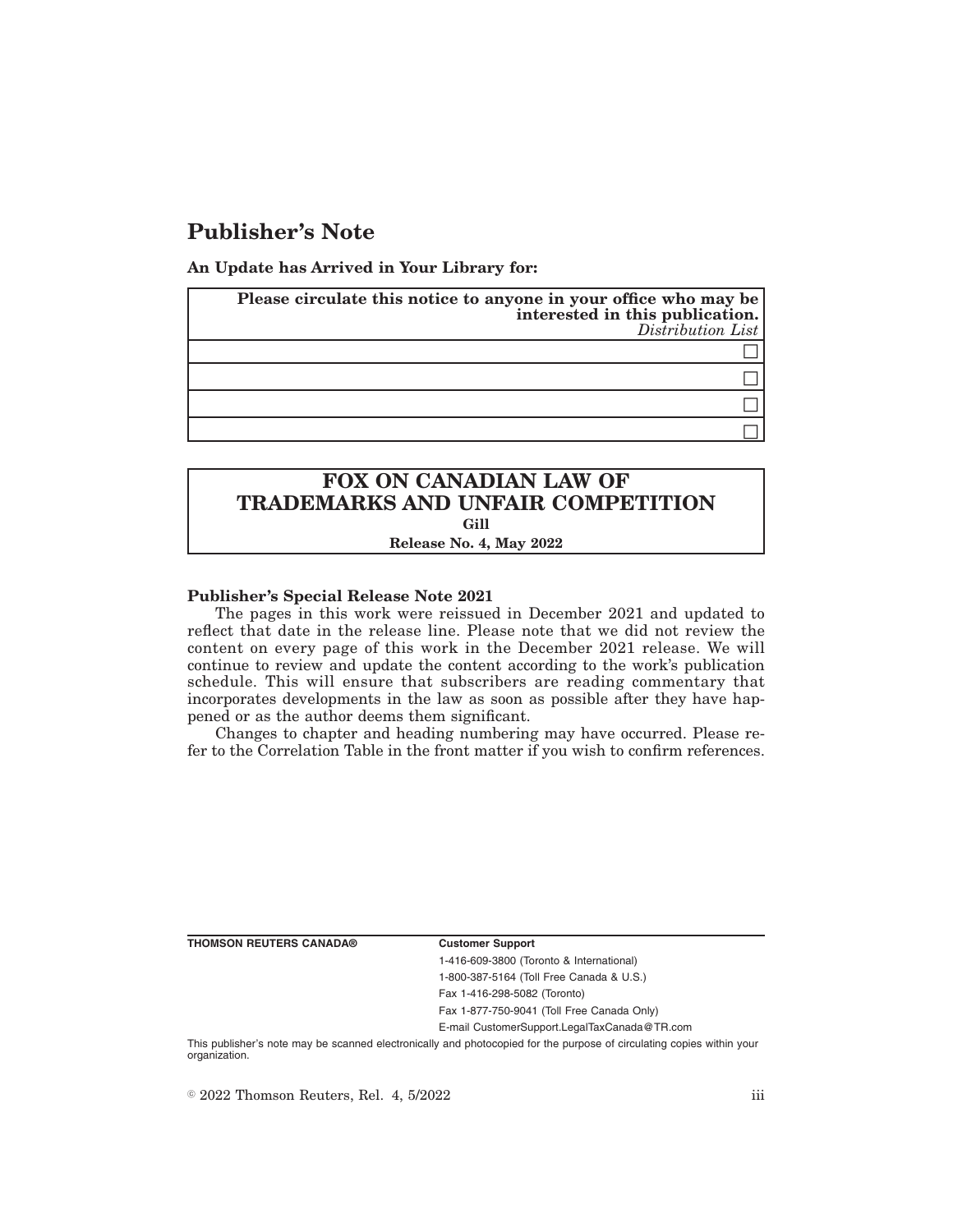*Fox on the Canadian Law of Trademarks and Unfair Competition*, 4th edition remains the authoritative text for trademark lawyers and agents in Canada. It provides intellectual property law practitioners with the most comprehensive coverage of trademark issues available today.

This release features updates to Appendix PS – Procedural Summaries IV. Trademark Infringement or Passing Off Proceedings Brought in Federal Court of Canada – Summary of Procedure.

### **Highlights**

E **Trademark Infringement or Passing Off Proceedings Brought in Federal Court of Canada — Summary of Procedure — Commencement of Proceedings by Application — Case Law: Proceedings by Application** — Justice Fothergill observed that the *Trademarks Act* permits proceedings, including claims for passing off, to be brought by action or by application. The Federal Court of Appeal has recognized that access should be given to the more summary application process in appropriate cases, and nothing in the wording of the *Trademarks Act* precludes this interpretation. An applicant's choice of proceeding should not be interfered with lightly. The Court may decline to determine a matter on summary application where the procedure does not provide sufficient procedural safeguards to ensure fairness to the respondent, or where the applicant has taken steps that militate against the respondent's right to fully and fairly defend the application. These may include relying on affidavits from persons who are not directly involved with the issues, failing to produce relevant documentation, or refusing to answer proper and relevant questions on cross-examination. The Court may also consider the number of issues and their complexity, the number of parties, the possibility of cross-applications or a multiplicity of proceedings, and whether credibility is in issue. None of those concerns arose in the present case. There was only one central issue, and it was not complex. The test for passing off is well-established. The evidence tendered by Parsons to support the existence and use in Canada of the PARSONS Mark was unassailable, and the fraudulent nature of the respondent's website was readily apparent. The respondent had been given multiple opportunities to respond to the application. There was nothing to suggest that Parsons had taken any steps that would militate against the respondent's right to fully and fairly defend the application, if he were inclined to do so. An application was, therefore, the appropriate procedure for Parsons to obtain the redress it sought: *Parsons Inc. v. Khan*, 2021 CarswellNat 71, 2021 CarswellNat 741, 2021 FC 57 (F.C.).

### **ProView Developments**

Your ProView edition of this product now has a new, modified layout:

E The opening page is now the title page of the book as you would see in the print work